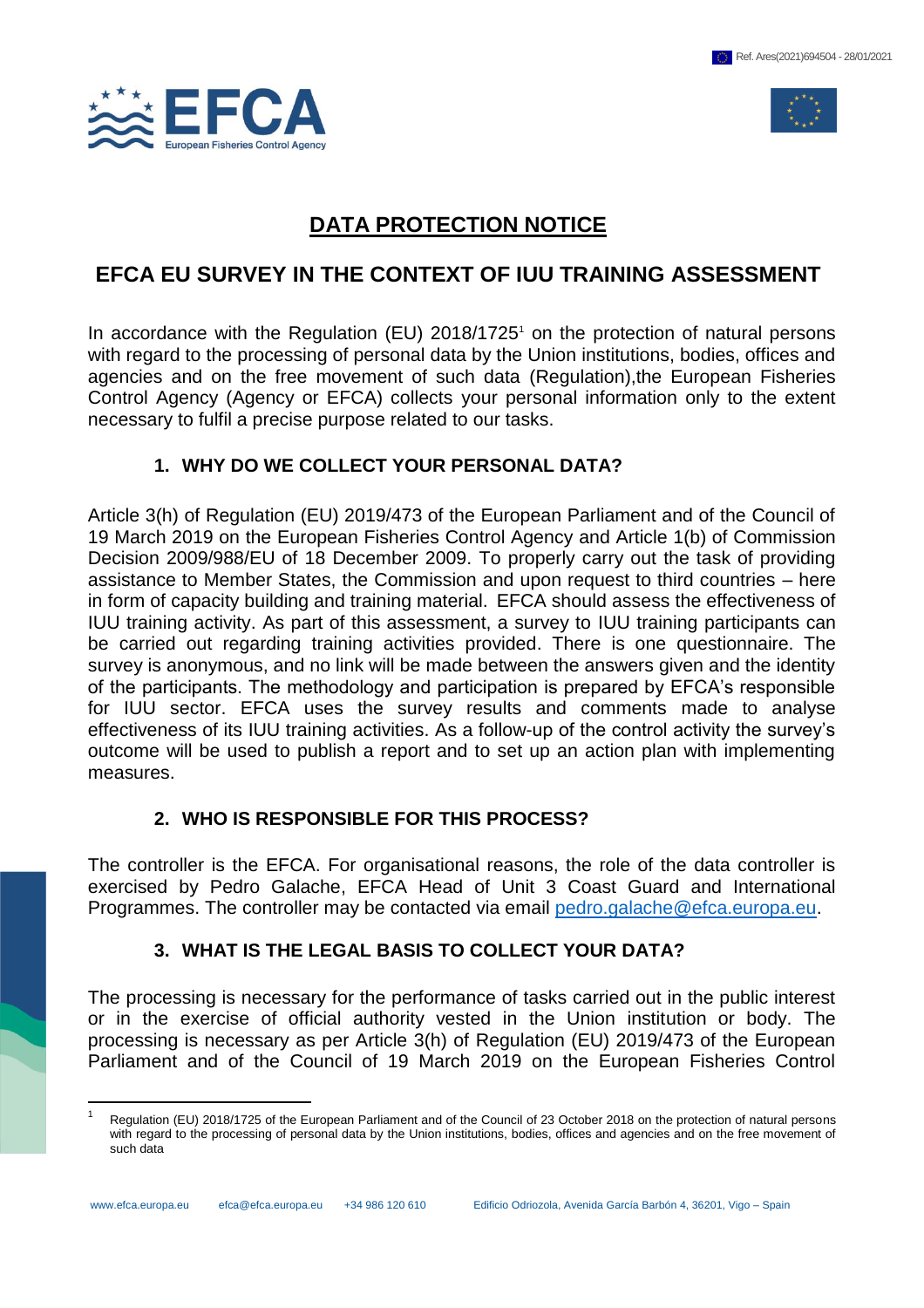Agency and Article 1(b) of Commission Decision 2009/988/EU of 18 December 2009. To properly carry out the task of providing assistance to Member States, the Commission and upon request to third countries – here in form of capacity building and training material.

### **4. WHICH PERSONAL DATA ARE COLLECTED?**

In order to prepare the survey, one sample was taken from the list of participants. The sample was used to set up a list with names of IUU trainees which will participate to the survey. For the sampling process the following data was used from the list:

• Name, surname

• Professional email

In the EU survey, no personal data is collected. The participants are contacted by DIGIT, via an automated notification from the EU Survey tool.

#### **5. WHO WILL HAVE ACCESS TO YOUR PERSONAL DATA?**

#### **a**. **WHO WILL HAVE ACCESS TO THE DATA WITHIN THE AGENCY?**

The following staff members Alexandre Kempff and Petra Spaniol as survey administrators.

## **b**. **WHO WILL HAVE ACCESS TO THE DATA OUTSIDE THE AGENCY?**

Staff in DG DIGIT for running the survey via EU Survey IT tool.

## **6. HOW LONG DO WE KEEP YOUR PERSONAL DATA?**

For the purpose of the current process, the personal data mentioned under point 1 is kept for the time to conclude the exercise (survey, analysis and adoption of the outcome), which means approximately 4 months from the launch of the survey.

#### **7. WHAT ARE YOUR RIGHTS?**

Data subjects may have access to their personal data and may exercise their right of access / rectification / erasure / restriction / data portability / objection / withdrawal of consent (where applicable) by sending an email to [efca@efca.europa.eu](mailto:efca@efca.europa.eu) functional mailbox.

## **8. CONTACT INFORMATION**

In case you have any questions about the collection/processing of your personal data, you may contact the data controller who is responsible for this processing activity by using the following email address: [pedro.galache@efca.europa.eu.](mailto:pedro.galache@efca.europa.eu)